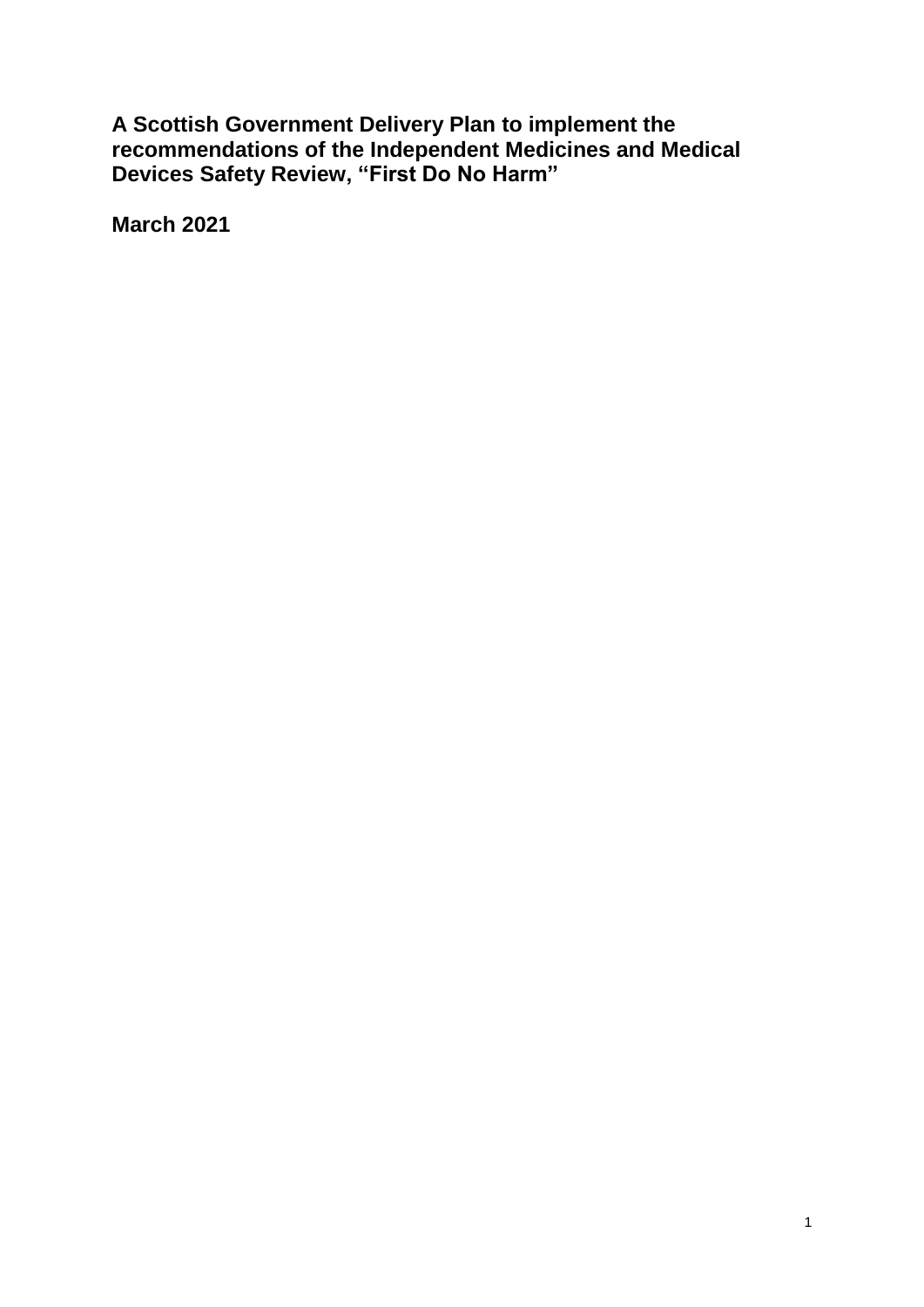## **Introduction**

The report of the Independent Medicines and Medical Devices Safety Review, *First Do No Harm*, led by Baroness Julia Cumberlege, was published in July 2020. It was a report commissioned by the UK Government because many of the most relevant regulatory and policy issues addressed by it are the immediate responsibility of the UK Government. But, as with all issues concerned with the National Health Service, the Scottish Government has a critical interest and an enduring determination to see that people in Scotland are cared for in the best way possible.

The review investigated what had happened in respect of two medications, sodium valproate and Primodos, and their association with the risk of birth defects, miscarriages and other harms to children; and, in relation to the use of pelvic mesh implants, which has been linked to severe complications in women. The establishment of the review followed many years of campaigning by those affected.

**Sodium valproate** is an effective treatment for epilepsy but has been known, since licensing in 1973, to carry a risk of birth defects if taken by women of child bearing age. Use in pregnancy leads to physical birth defects in approximately 10 per cent of children and neurodevelopmental disorders in approximately 30 to 40 per cent. Exact figures for those affected are unknown, however several estimates were shared with the review team. The national campaign group In-FACT advised the Scottish Government, anecdotally, that there are around 600 women and 135 children impacted by sodium valproate in Scotland.

**Primodos** was a hormonal pregnancy test drug prescribed to women from the 1950s, until it was withdrawn in 1978, to determine whether they were pregnant, and is thought to have been associated with birth defects and miscarriages. In the same year as the medication was withdrawn the Association for Children Damaged by Hormonal Pregnancy Tests was formed and has campaigned since then on behalf of the mothers who were given Primodos, and their children.

Prior to 2014, **transvaginal mesh** was in routine use in Scotland to treat both stress urinary incontinence (SUI) and pelvic organ prolapse (POP). Concerns about complications and painful side effects associated with the use of vaginal mesh emerged from the mid-2000s and built significantly from then onwards. In light of continuing concerns the use of mesh for SUI and POP was halted in NHS Scotland in September 2018.

*First Do No Harm* described a train of events that led to people suffering avoidable harm. Harm that has involved acute pain and emotional suffering, which has broken families and damaged children grievously. *First Do No Harm* reported too how people so badly affected often found it difficult to get the health system to acknowledge and respond to their experiences sympathetically, having to rely on media and parliamentary representatives to press their case.

The Scottish Parliament considered the report in a debate on 8 September 2020 and agreed, with support from all parties, the following motion:

*"That the Parliament welcomes the recommendations made by Baroness Cumberlege in her report on the independent medicines and medical devices safety review; notes the review's assertion that there is a 'widespread and wholly unacceptable labelling of so many symptoms as 'normal' and attributable to 'women's problems'; acknowledges that the review's findings highlight the repeated dismissal of women's pain and discomfort; is concerned by the failure to obtain informed consent from many of the women affected by Primodos, sodium valproate and transvaginal mesh; agrees that, without the campaigning of these women and their families, many of the issues would*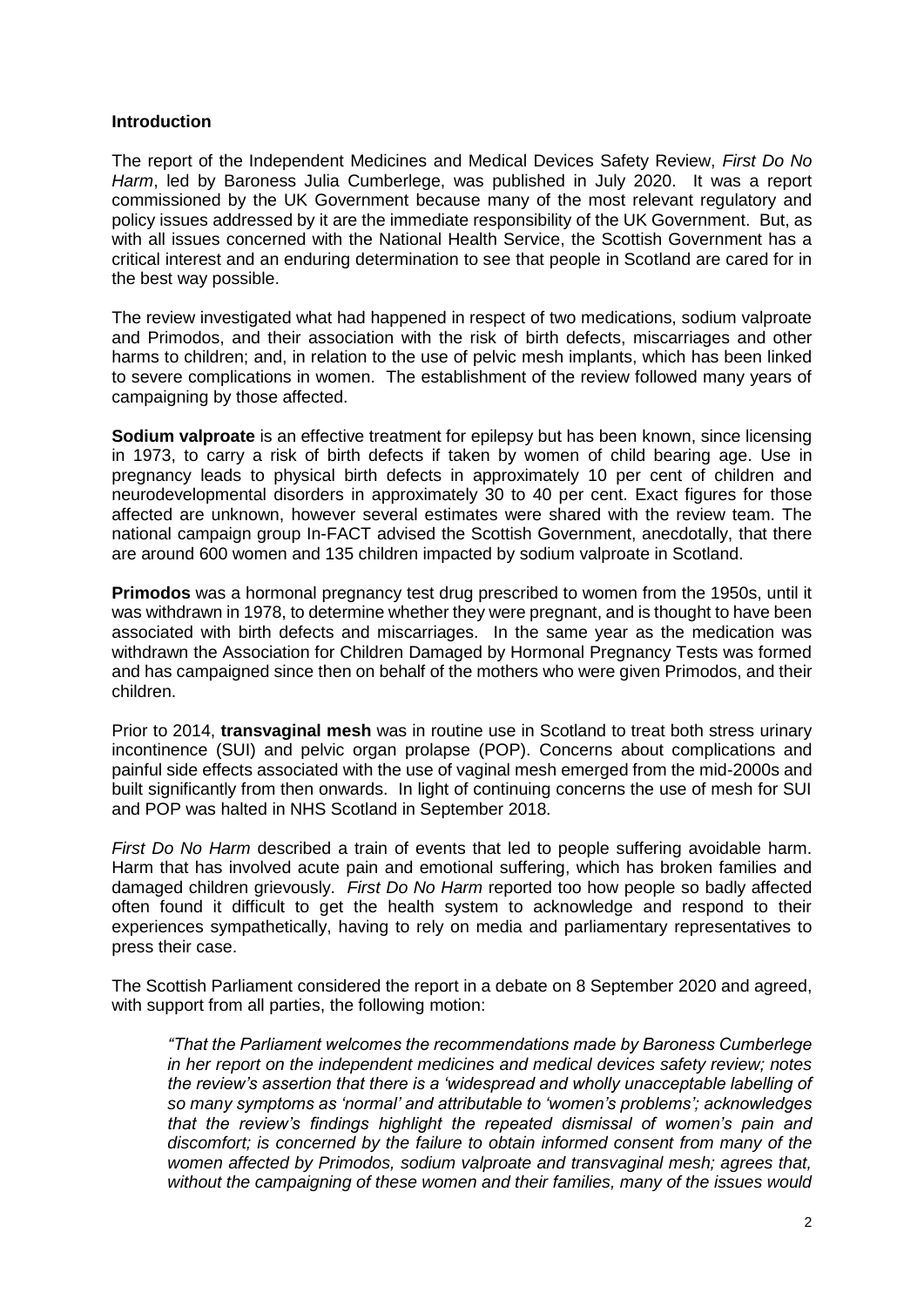*not have come to light; acknowledges the Scottish Government's apology to women and families affected by Primodos, sodium valproate and transvaginal mesh; welcomes the Scottish Government's commitment to establish a Patient Safety Commissioner, and notes the actions taken by the Scottish Government to offer improved services for women who have suffered complications as a result of transvaginal mesh and believes that this must include the early prospect of full transvaginal mesh removal surgery being undertaken by surgeons who enjoy the full confidence of the women affected, fully funded by the NHS."*

*First Do No Harm* made nine recommendations, which are available online [\(link\)](https://www.immdsreview.org.uk/Report.html).

The Cabinet Secretary for Health and Sport, Jeane Freeman MSP, confirmed during the debate on 8 September that the Scottish Government is now committed to implement all of the recommendations of Baroness Cumberlege's review where they relate to the responsibilities of the Scottish Government. The Cabinet Secretary further undertook to work with the UK Government to support it on acting on the recommendations that relate to the responsibilities of the UK Government.

In the course of the debate, and in fulfilment of one of the recommendations of the review, the Cabinet Secretary reaffirmed an apology offered on behalf of the Scottish Government to all those directly harmed by mesh, sodium valproate and Primodos, and also extended a sincere apology to all those who have seen their children, family members, friends and colleagues suffer.

The UK Government offered an interim response to *First Do No Harm* in its [statement](https://www.gov.uk/government/speeches/update-on-the-governments-response-to-the-independent-medicines-and-medical-devices-safety-review) of 11 January 2021.

This delivery plan has four parts:

- **Part 1** is about the steps that the Scottish Government will take towards the establishment of a Patient Safety Commissioner.
- Part 2 is about what the Scottish Government will do to help those people affected by mesh.
- **Part 3** is about what the Scottish Government will do to help those people affected by sodium valproate and Primodos.
- **Part 4** is about how the Scottish Government will work with the UK Government and the other Devolved Administrations to improve regulation of medicines and medical devices across the UK, and also how we will seek to improve the regulation of healthcare professionals.

The Scottish Government is grateful to those impacted and their families and experts who informed the development of this delivery plan.

The Scottish Government is also grateful for the advice of Baroness Cumberlege and members of her review team in the development of this delivery plan.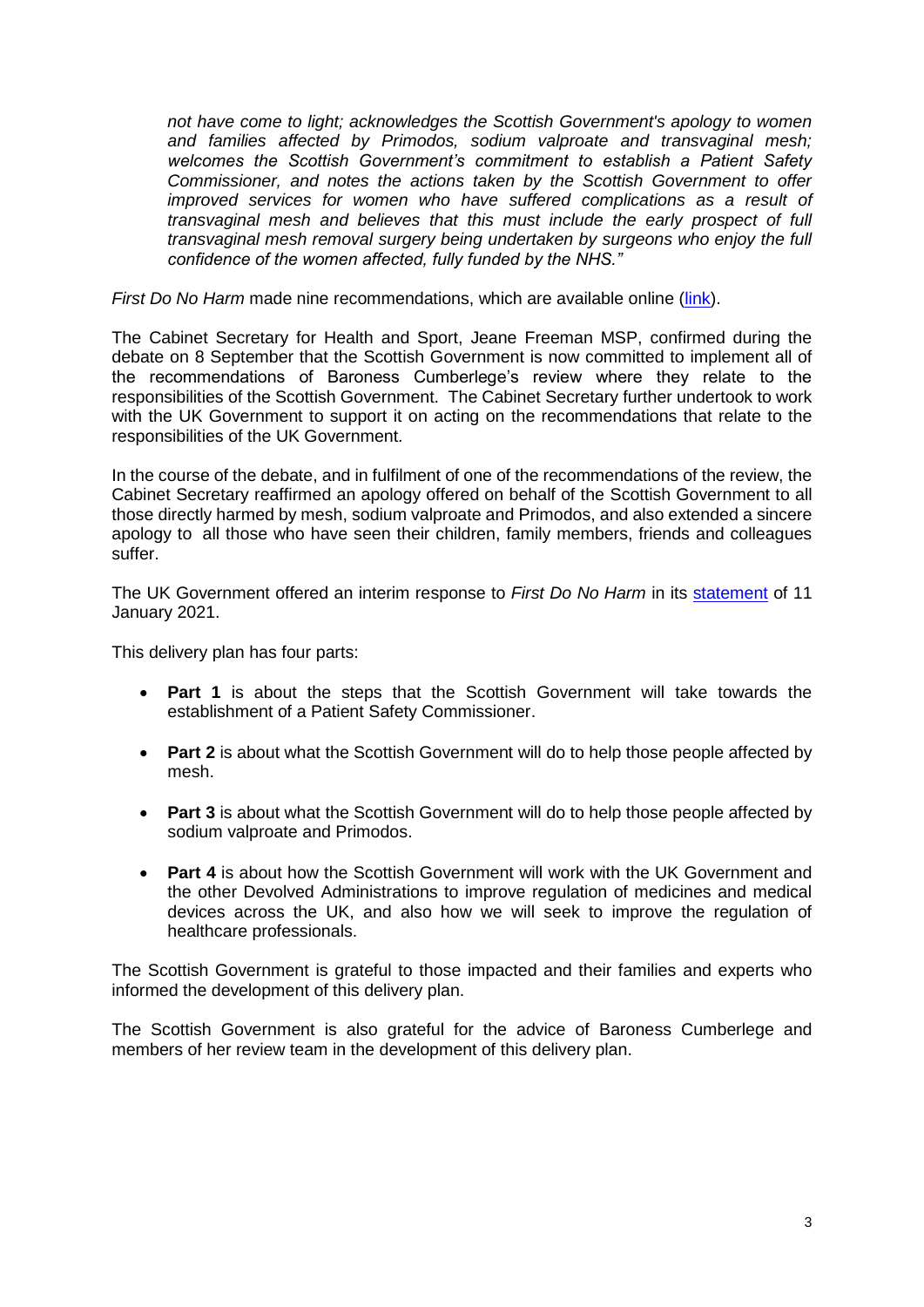# **Part 1: A Patient Safety Commissioner for Scotland**

The proposal in *First Do No Harm* for a Patient Safety Commissioner (PSC) stemmed from evidence gathered by Baroness Cumberlege and her team that patients felt their voices and experiences had been ignored. The review heard of many occasions where patients and their families identified and reported harms, but these reports were not acted on.

The Scottish Government is now committed to establishing a PSC role in Scotland, and included this proposal in its 2020-21 *Programme for Government*. The Government envisages that the role will initially focus on matters to do with the use of medicines and medical devices as set out in *First Do No Harm*.

#### **The situation now: the Scottish patient safety context**

*First Do No Harm* was, understandably, written in the first place in the context of the NHS in England. The report recommended that the PSC role there should sit *outside* the current patient safety system. In relation to Scotland, however, the Scottish Government envisages that the PSC should focus on *the patient voice within* the patient safety system.

The Government takes this view because we consider that the new role can add to the effectiveness and impact of our evolving national and local systems. A large number of organisations and policies (established before the publication of *First Do No Harm*) contribute and some of the main elements include:

- the **Scottish Patient Safety Programme (SPSP)**, an evolving national initiative, launched in 2008. It aims to improve the safety and reliability of health and social care, and reduce harm whenever care is delivered. The programme brings NHS organisations together to learn from each other, while local teams test and implement changes using improvement methodology to improve services areas like leadership, communication, safety culture and the safer use of medicines.
- the implementation of the **Patient Rights (Scotland) Act 2011**, which gives everyone in Scotland rights about the health care they receive. The 2011 Act provides for a Charter of Patient Rights and Responsibilities; a Patient Advice and Support Service; a right for people to make complaints; and, it places a duty on NHS Boards to thoroughly investigate and respond to any concerns raised. When a person has concerns about their treatment or care, this should be addressed at a local level through the NHS Complaints Handling Procedure. When that is not possible the Scottish Public Services Ombudsman (SPSO) is the second and final stage in the complaints process.
- the **Adverse Events Framework**, a national system in which events that could have caused, or did result in harm are detected and, in certain circumstances, reported to Healthcare Improvement Scotland. The aim of the framework is to review the care provided to determine what lessons and improvement actions can be identified for the organisation (or organisations) to improve the quality of care and services.
- legislation that provides for an **Organisational Duty of Candour**, which came into effect in April 2018. This duty supports the implementation of consistent responses across health and social care providers when there has been an unexpected event or incident that has resulted in death or harm that is not related to the course of the condition for which the person is receiving care. When harm occurs the focus must be on personal contact with those affected, support and a process of review and action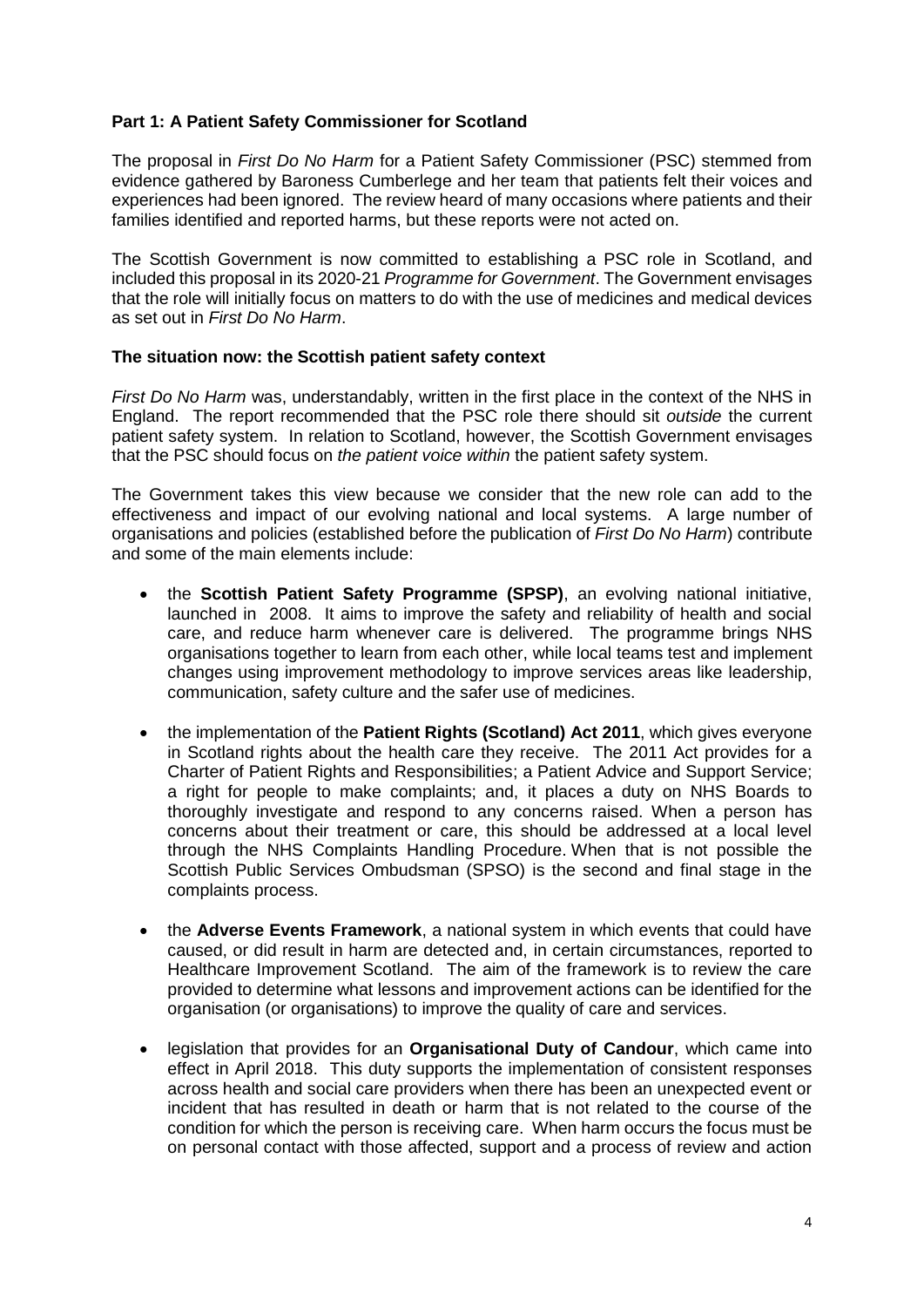that is meaningful and informed by the principles of learning and continuous improvement.

Despite these and other elements of the Scottish approach to patient safety, the Scottish Government accepts the recommendations of *First Do No Harm* and agrees that more needs to be done to make sure that the patient voice is truly and consistently heard within our systems.

#### **What we will do next: a Patient Safety Commissioner (PSC) in Scotland**

It is imperative in developing plans for a PSC in Scotland that we take time to listen to the voices of people who have experience of when things have gone wrong, often with very serious and painful consequences. That is why we have consulted about the role that a new PSC might play. We want to understand what patients want from this role and to make sure that it adds value to what we do in Scotland now. The consultation closes on 28 May 2021.

The Scottish Government has established two stakeholder groups: a Patient Reference Group; and, a Specialist Reference Group.

The Patient Reference Group has had input into the development of a public consultation on the PSC, and will continue to feed into the future development of proposals. In a first discussion the members of this group highlighted views very consistent with the observations and recommendations included in *First Do No* Harm. These included:

- The existing landscape needs to be more co-ordinated and joined up;
- Better communication between everyone involved is needed: between different parts of the healthcare system and particularly with patients;
- Patients need to be listened to, and treated with respect, dignity and honesty; and,
- The PSC should have influence within the system, and the means to be able to identify trends in healthcare harms before they become an issue for more patients.

The remit of the Specialist Reference Group is to map out the roles and responsibilities of existing bodies as well as the existing policies; and identify any gaps.

**The Scottish Government has published a public consultation about what the role of Patient Safety Commissioner could look like in Scotland, and will consider whether or not this should be a statutory role. You can read the consultation document [here.](https://www.gov.scot/publications/consultation-patient-safety-commissioner-role-scotland/)**

**Following the consultation, the present Scottish Government plans to publish full findings from the consultation and proposals (informed by the process) later in 2021.**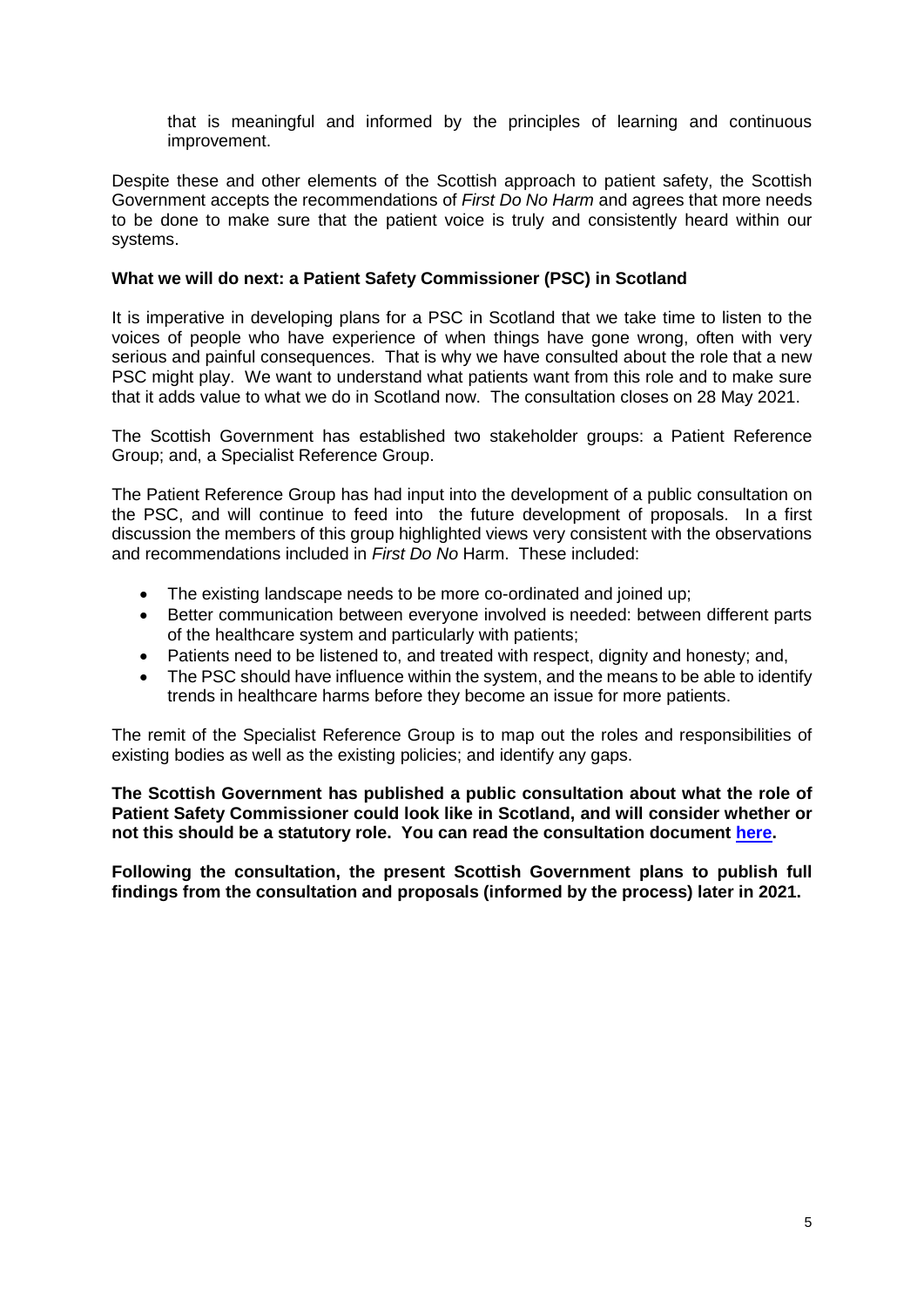## **Part 2: Help for people affected by pelvic mesh**

This part of the Delivery Plan is about what the Scottish Government will do to help women affected by transvaginal mesh. *First Do No Harm* recommended that specialist centres be developed to provide comprehensive treatment, care and advice for those affected by implanted mesh. It further recommended that a Government funded scheme be established to meet the cost of providing additional care and support for those who have experienced avoidable harm. *First Do No Harm* also recommended that a national database should be established to maintain a record of devices implanted into patients.

## **A developing specialist centre in Scotland**

## The situation now

1

Throughout 2020, work has continued to establish an NHS Scotland Specialist Centre for mesh complications in NHS Greater Glasgow and Clyde (NHS GGC). The centre, which is being funded for the first three years by the Scottish Government, is being delivered by a Multi-Disciplinary Team (MDT). It assesses women's needs and, where appropriate, and subject to shared decision making and informed consent, performs mesh removal surgery. The establishment of the service was unavoidably delayed by the COVID-19 pandemic, but a number of patients have now undergone mesh removal surgery and in 2021 the number of patients treated is expected to increase.

The service is intended to be holistic in nature. It takes account of social as well as health needs (both physical and psychological), and will benefit from additional dedicated staff including specialist nursing, physiotherapy, pain management, pharmacy, clinical psychology and administrative support. Four uro-gynaecology consultants will be employed within the new service early in 2021, and they will make an important contribution to the MDT.

Coinciding with the establishment of the centre in Scotland, NHS England has also progressed plans to establish equivalent centres. The locations of England's designated centres have recently been announced and it is planned for these to be operational from Spring 2021.

*First Do No Harm* highlighted that there is an urgent need to reach consensus among clinicians and patients on the relative risks and benefits of full and partial removal of mesh. Progress is being made in this area and the first in a series of consensus building events involving clinicians and patient representatives took place in November 2020. Clinicians from the Scottish national centre and from other UK centres took part, with a view to continued collaboration, throughout the UK, as the work progresses. This consensus will inform the development of patient information and decision aids.

The Scottish Government also agrees with *First Do No Harm* when it emphasises that the NHS must seek to re-build trust and confidence in the services that our hospitals and clinicians provide, particularly of course among women who have been harmed by transvaginal mesh. It is imperative that the NHS listens to the voice of patients and learns from those with lived experience, to build new services in a way that responds constructively to their needs.

The centre in NHS GGC has been helped in this work by the Health and Social Care Alliance<sup>1</sup> ("the Alliance"). In December 2020 the Alliance met with patients who had been recently treated in the new centre in Glasgow. A further focus group meeting was held in January 2021: this second meeting was intended for a broader cohort of women with mesh

<sup>&</sup>lt;sup>1</sup> The Alliance is the national third sector intermediary for a range of health and social care organisations. They are a strategic partner of the Scottish Government and have fed into several mesh policy developments including the specialist centre and the mesh fund.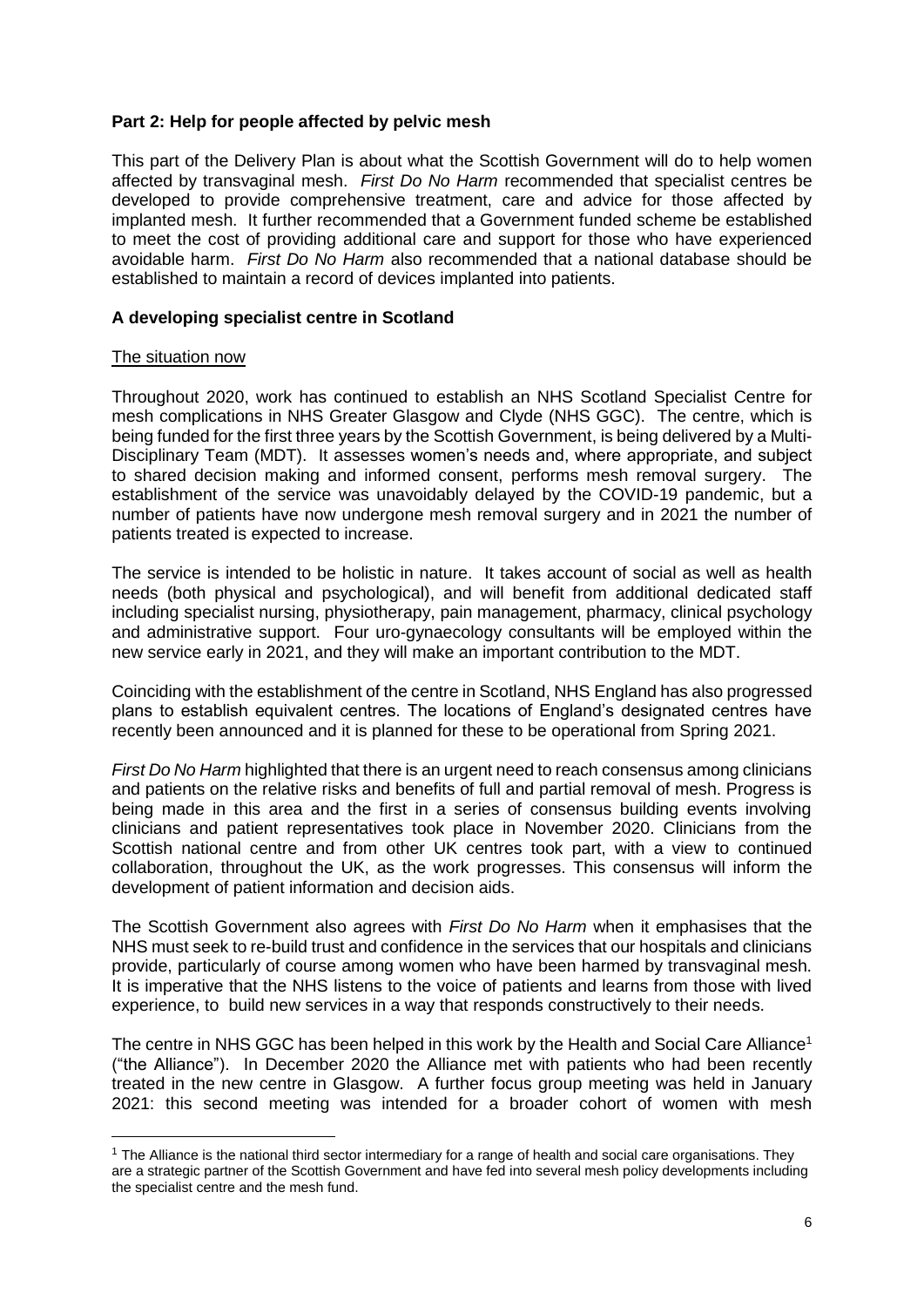complications and it was held in conjunction with an online survey, which closed on 7 February.

#### What we will do next

Findings from the patient engagement work undertaken by the Alliance will be used to help shape and refine the new national service. However, this will not be the end to patient involvement: The Scottish Government will ask the Alliance to establish a stakeholder participation group which will continue to gather views on the specialist service and these will be considered in conjunction with the results from patient satisfaction surveys as well as other relevant outcome data. Information gathered from these linked sources will not only be important in quality assurance but it will also advise measures necessary for quality improvement.

NHS Scotland will continue to maintain close links with colleagues and services developing in NHS England, and in Wales and Northern Ireland. This will provide an opportunity for "benchmarking" through comparison of outcomes, direct observation, peer review, and development of consensus with regard to the indications, risks, benefits and techniques associated with full and partial mesh removal. Clinicians across the UK are working together, with the UK National Institute for Health and Care Excellence (NICE) and patient representatives to further develop patient information and decision aids, which it is hoped will be informed by an emerging consensus among clinicians. The same information will then be used across the four nations.

The Scottish Government supports the development of a General Medical Council (GMC) approved 'credential' in mesh removal surgery and has written to the GMC in these terms. Credentialing will define the skills required to perform mesh removal surgery, and set out how these skills can be acquired and assessed. By formally recognising the skills of our surgeons, credentialing will provide assurance for the service and reassurance for patients.

The national specialist service in Scotland will enable women to access the treatment that they want and need, as close to home as possible. However, and as the Parliament has observed and the Scottish Government acknowledges, there are some women who – as a result of the trauma they have experienced – do not wish to be treated in Scotland. The Scottish Government is committed to working with women and their families to understand their concerns and build trust and confidence in the new NHS Scotland centre. The Scottish Government does consider, however, that it is appropriate in these exceptional circumstances for alternative arrangements to be available, so that all women receive the treatment they need.

The development of links between the Scottish specialist service and the equivalent service in England are intended in part to mean that any woman who expresses a preference to be treated outside Scotland should be able to request referral to an English NHS service. NHS England has recently confirmed the location of the specialist centres that will form this service in 2021 and it is expected that further designated centres will follow.

In addition, and exceptionally, the Scottish Government and NHS Scotland are taking steps to provide an additional option for patients that will include the possibility of referral outside the NHS, including outside the UK.

NHS National Services Scotland (NSS) has commenced a tender process for specified mesh removal services. This tender process will follow standard commissioning procedures, whereby all applications will be assessed by a Clinical Advisory Panel (CAP). The process will be open to applications from competent providers in the UK and abroad. All applications will require supporting evidence of necessary standards in relation to quality of care and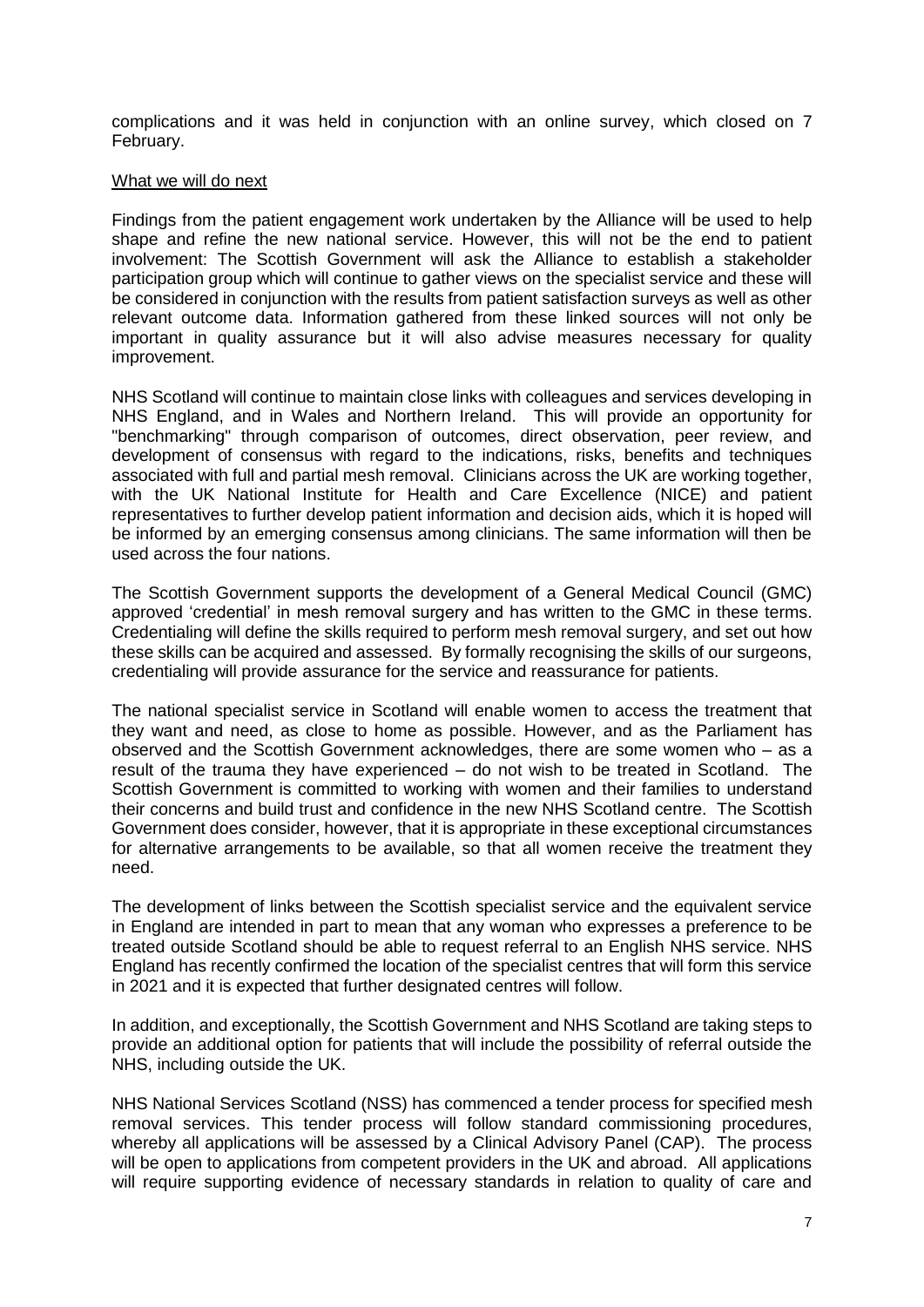patient safety. Integration of surgery with pre- and post-operative care will be essential and treatment that does not involve engagement and collaboration with a responsible MDT will not be acceptable. It is planned at present to consider and decide tenders received further to this invitation during the spring and early summer of 2021.

## **Mesh support fund**

The Scottish Government has established a £1 million fund for women affected by transvaginal mesh complications, which offers individual payments of £1,000 towards the costs of practical or emotional support. The fund was established following consultation with women affected by mesh and led to a fund that is not means tested and with a single payment level for all applicants who have had surgery and then experienced complications. As at February 2021, the fund had issued over 400 payments. It is scheduled at present to remain open to applications until 31 May 2021.

In addition to this, the present Scottish Government plans, if it is returned to office following the May 2021 election to the Scottish Parliament, to take such steps as are necessary to reimburse personal costs of patients in relation to past mesh removal surgery that they have arranged privately. The present Scottish Government plans to provide further details about these arrangements after the May 2021 election, including eligibility criteria and methods of application, if it is returned to office.

# **Database of medical devices**

## The situation now

The Scottish Government established in November 2019 a Unique Device Identifier (UDI) programme to develop a system to track implantable medical devices. The programme is led by NHS National Services Scotland and is seeking to recommend a technical specification by June 2021 for a national system that will collate the unique device identifier code of devices implanted into patients

## What we will do next

The Scottish Government is now also collaborating with the UK Government, the other Devolved Administrations and with NHS England in the establishment of a UK-wide medical devices information system.

The Medicines and Medical Devices Act 2021 gives the UK Medicines and Healthcare products Regulatory Agency (MHRA) a duty to hold a registry of all medical devices in use in the UK and to establish an information system that will allow for tracking of medical devices.

The aim of the information system is to make it more possible in the future to monitor the performance of devices and the outcomes they achieve, and to identify issues with devices more quickly than now, so that clinicians are better able to intervene and, if necessary, seek to prevent patient harm before it happens. A pilot is planned for the new database that will concentrate on pelvic mesh. Following evaluation, the database will develop further, adding functionality and a widening range of devices.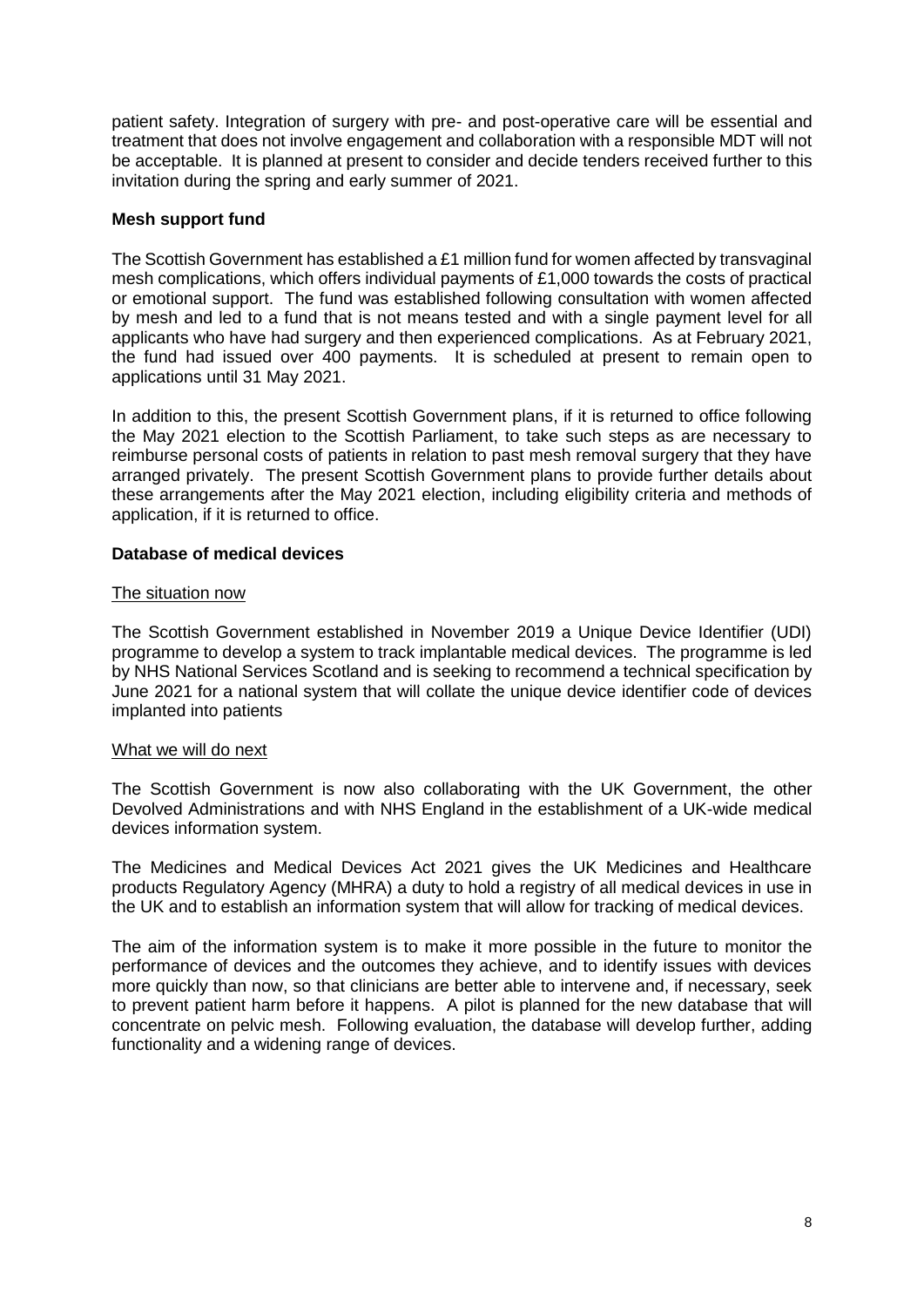# **Part 3: Help for people affected by sodium valproate and Primodos**

This part of the Delivery Plan focuses on those affected by sodium valproate and Primodos, many of whom have lived with life-changing consequences from the harmful effects from both medicines for decades. *First Do No Harm* recommended the establishment of specialist centres to provide comprehensive treatment, care and advice for those affected by sodium valproate and Primodos. It also recommended the development and use of registries and redress agencies and compensation schemes to meet the cost of providing additional care and support to those who have experienced avoidable harm.

## **The situation now**

## Specialist centres

Scottish Government officials have met with several groups<sup>2</sup> representing individuals and families affected by sodium valproate and Primodos. These groups expressed views across the recommendations outlined in *First Do No Harm*, including the establishment of specialist centres:

- For those affected by sodium valproate, the importance of designing specialist centres and services to accommodate the needs of all of those affected by sodium valproate were considered essential. Ensuring that the focus of any future services or specialist centres go beyond providing support in maternal and early years settings was highlighted as particularly important - as many of those affected by sodium valproate are now living with the long-term effects in their 20's and 30's. There was also a view, in line with *First Do No Harm*, that the support should extend to include signposting patients and families to other relevant services, including benefits and other services provided by local authorities including educational support and social workers.
- For those affected by Primodos, specialist centres were not considered to be of value to them specifically, although they recognised the benefit of such services for those affected by other teratogenic medicines, including sodium valproate.

Prior to the publication of *First Do No Harm*, the Scottish Government established a Sodium Valproate Advisory Group (SVAG)<sup>3</sup>. Scottish Government officials have met informally with members of the SVAG since the publication of *First Do No Harm* to discuss the recommendations. Members noted that:

- It would be important to ensure that any work to establish specialist centres were sustainable in the longer term and so a focus on alignment of services rather than buildings may be more proportionate.
- There was the potential to combine clinical resources and ensure robust diagnosis, assessment and treatment services for those impacted by sodium valproate.

## Registries and databases

1

During the debate in the Scottish Parliament on 8 September 2020 the Cabinet Secretary for Health and Sport committed to "give early and active consideration to establishing a national

<sup>2</sup> For sodium valproate: Epilepsy Scotland, Valproate Scotland, Independent Fetal Anti-Convulsant Trust & FACS Syndrome Association (INFACT), the Foetal Anti-Convulsant Syndrome Association (FACSA); and for Primodos, the Association for Children Damaged by Hormone Pregnancy Tests.

<sup>&</sup>lt;sup>3</sup> The Scottish Government Sodium Valproate Advisory Group is chaired by the Chief Pharmaceutical Officer and consists of a range of health professionals to consider any Scottish specific actions which can be taken within the current UK regulatory framework.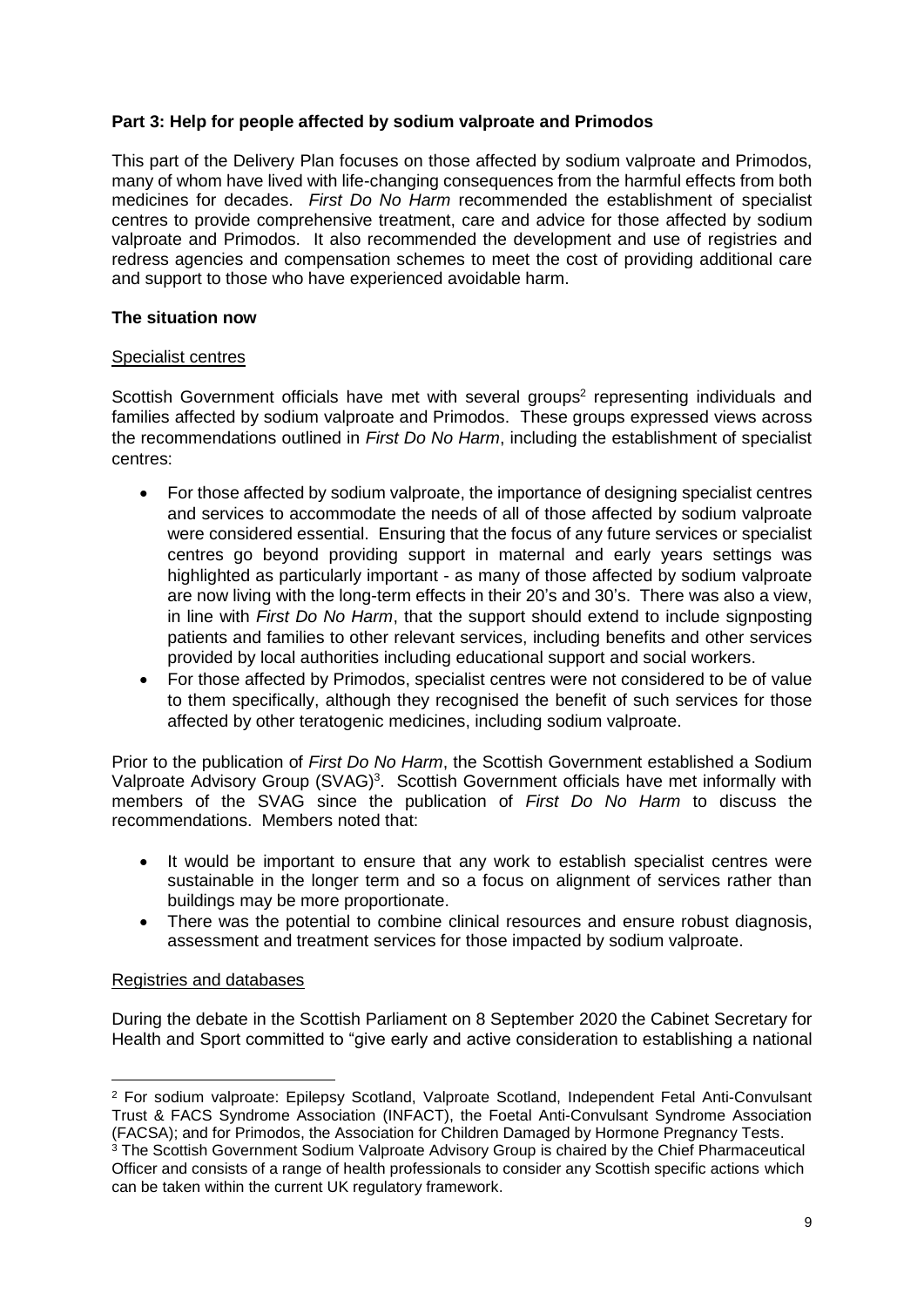sodium valproate registry." The Medicines and Healthcare products Regulatory Agency (MHRA) and NHS (England) Digital are developing a sodium valproate registry to observe the use of sodium valproate in girls and women in the UK, to monitor compliance with the current regulatory position<sup>4</sup>, and to identify and monitor any children born to women on sodium valproate. The Scottish Government has commissioned Public Health Scotland to explore the compatibility of Scottish datasets and systems with the UK registry. The **Scottish Government is committed to working with colleagues in the MHRA and NHS Digital** to ensure alignment with a UK wide valproate registry.

In parallel to the work led by the MHRA to develop a UK valproate registry, the Scottish Government is currently funding the use of a Scottish Epilepsy Register in three Health Boards (NHS Greater Glasgow and Clyde, NHS Tayside and NHS Lanarkshire). This will help identify patients taking sodium valproate, as well as other anti-epileptic medicines (some of which may cause harm). Alongside the data already collected on prescribing, this has the potential to form the basis of a Scotland-wide registry and with further adaptation to collect outcome data could help to support better shared decision making to reduce the risk of harm.

## Redress Agencies and compensation schemes

1

The issues of redress and compensation schemes were also discussed with both sodium valproate and Primodos representative groups. They considered financial redress to be important and noted their preference for this to be supported by a levy on pharmaceutical manufacturers. Notably, there were many different ideas across the groups regarding what form and level of support redress and compensations schemes should provide.

#### **What we will do next: sodium valproate and Primodos**

Addressing the recommendations outlined in *First Do No Harm* for individuals and the families affected by sodium valproate and Primodos requires a programme of work that aims to mitigate any future potential harm through a multi-layered approach to rapidly reduce and eventually eradicate harm applicable and relevant to the Scottish context. Therefore, the Scottish Government will:

- Develop a work programme for the Scottish Government's SVAG to address the appropriate recommendations from *First Do No Harm*;
- Work with the Scottish Safety Patient Programme 'High Risk Medicine Framework', to ensure that appropriate tools and interventions are developed to minimise future harm from sodium valproate and other teratogenic medicines (medicines capable of causing anomalies or birth defects);
- Continue to work with Public Health Scotland to enhance NHS Scotland's data capabilities and interconnectivity with any future valproate registries developed by the MHRA. This includes sharing the learning from the implementation of the Scottish Epilepsy Register with Public Health Scotland, the MHRA and NHS Digital; and,
- Work collaboratively with colleagues across the Scottish Government, the NHS and representative groups to explore potential options for establishing sodium valproate specialist centres and/or services in Scotland.

<sup>4</sup> To ensure prescribing is happening within the licence - i.e. that a girl or woman of child bearing potential is enrolled within the pregnancy prevention programme.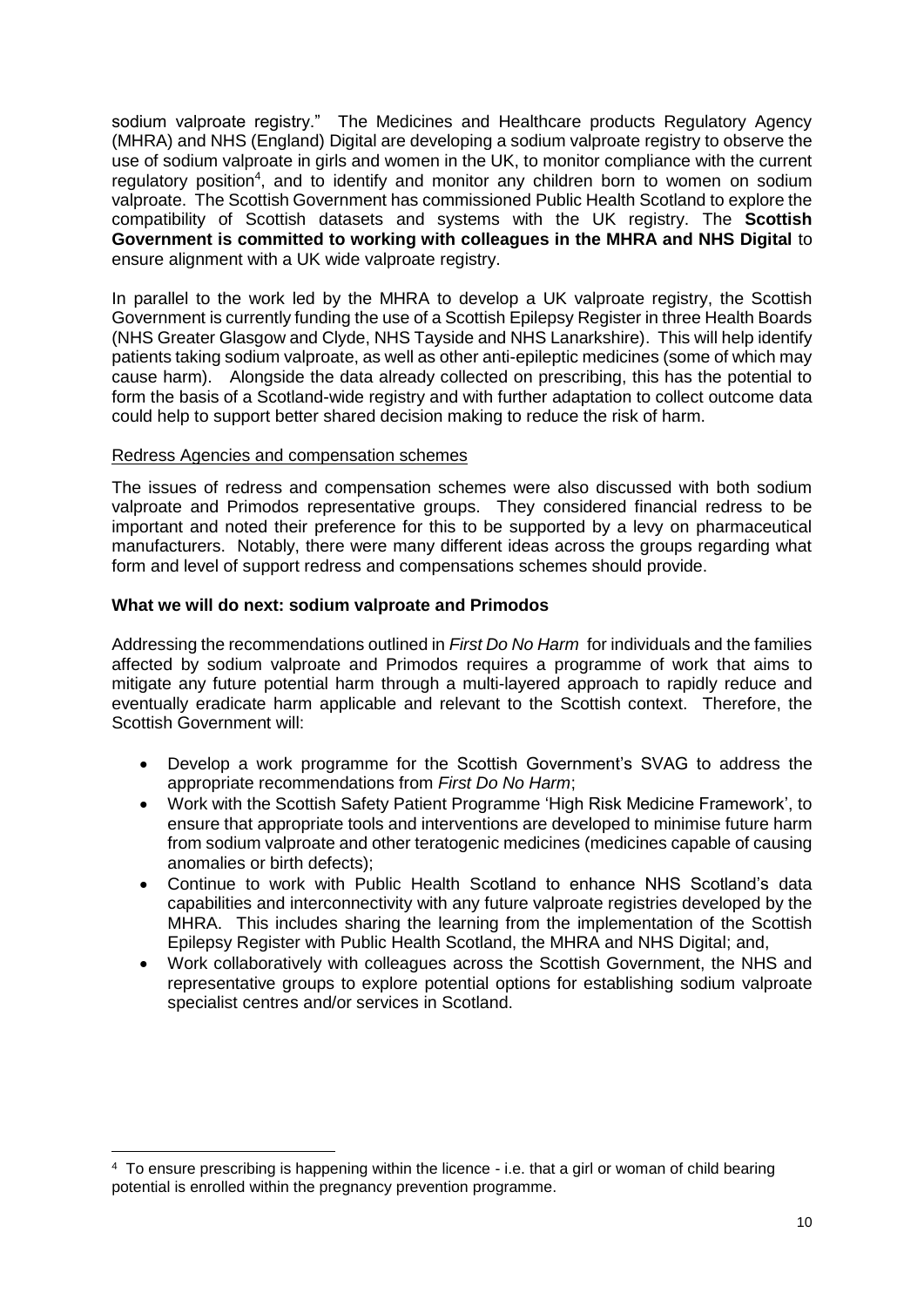## **Part 4: Improving the regulation of medicines, medical devices and of healthcare professionals**

Part 4 of the delivery plan is about the recommendations in *First Do No Harm* that relate to the responsibilities of the UK Government. These recommendations relate primarily to steps to improve regulation of medicines, medical devices and of healthcare professionals. There are also recommendations connected to systems that might provide redress to people that have suffered harm.

The Scottish Government has stated that it will work with the UK Government to support it on acting on these recommendations where the UK Government elects to accept them.

#### **Regulation of medicines and medical devices**

#### The situation now

Following the UK's departure from the European Union and the UK Government's approach to the UK's new relationship with the EU, the MHRA has become fully responsible for the regulation of medicines and medical devices in the UK.

In preparation for the end of the EU transition period the UK Government introduced into the UK Parliament a Medicines and Medical Devices Bill. This Bill, now enacted, will give UK Ministers power to make regulations about the way in which the MHRA will undertake its functions. Alongside new legislation, the MHRA has commenced work to revise its corporate plan and ways of working.

*First Do No Harm* establishes for the MHRA a properly ambitious and demanding agenda for their reform and improvement in particular in the way that the MHRA involves patients and ensures their safety. The Scottish Government considers that reform must in particular ensure that the views of patients are listened to systematically and their experiences of medications and devices are used to inform regulatory decisions.

#### What we will do next

The Scottish Government will work in partnership with the UK Government, the other Devolved Administrations and with the MHRA as they develop their response to *First Do No Harm* and their new corporate plan. We will in particular look to the MHRA to:

- Establish a widely-based patient and public stake holder group, to advise on the process of MHRA reform and then, in the longer term, to guide their continuing improvement;
- Ensure that the regulation of medical devices is clinically focused and person-centred, is afforded equal priority to the licensing of medicines, and is at least as stringent as the measures set out in forthcoming EU Medical Devices Regulations;
- Ensure that patients and expert clinicians are appropriately involved in the assessment of new medicines and medical devices. It will be important that the patient voice and those with lived experience are listened to, particularly with regard to quality of life;
- Require manufacturers to undertake post market surveillance and transparently collect and share all relevant data;
- Ensure close partnership working with the incident and adverse safety systems in the Devolved Administrations, enabling healthcare professionals to know how to report locally;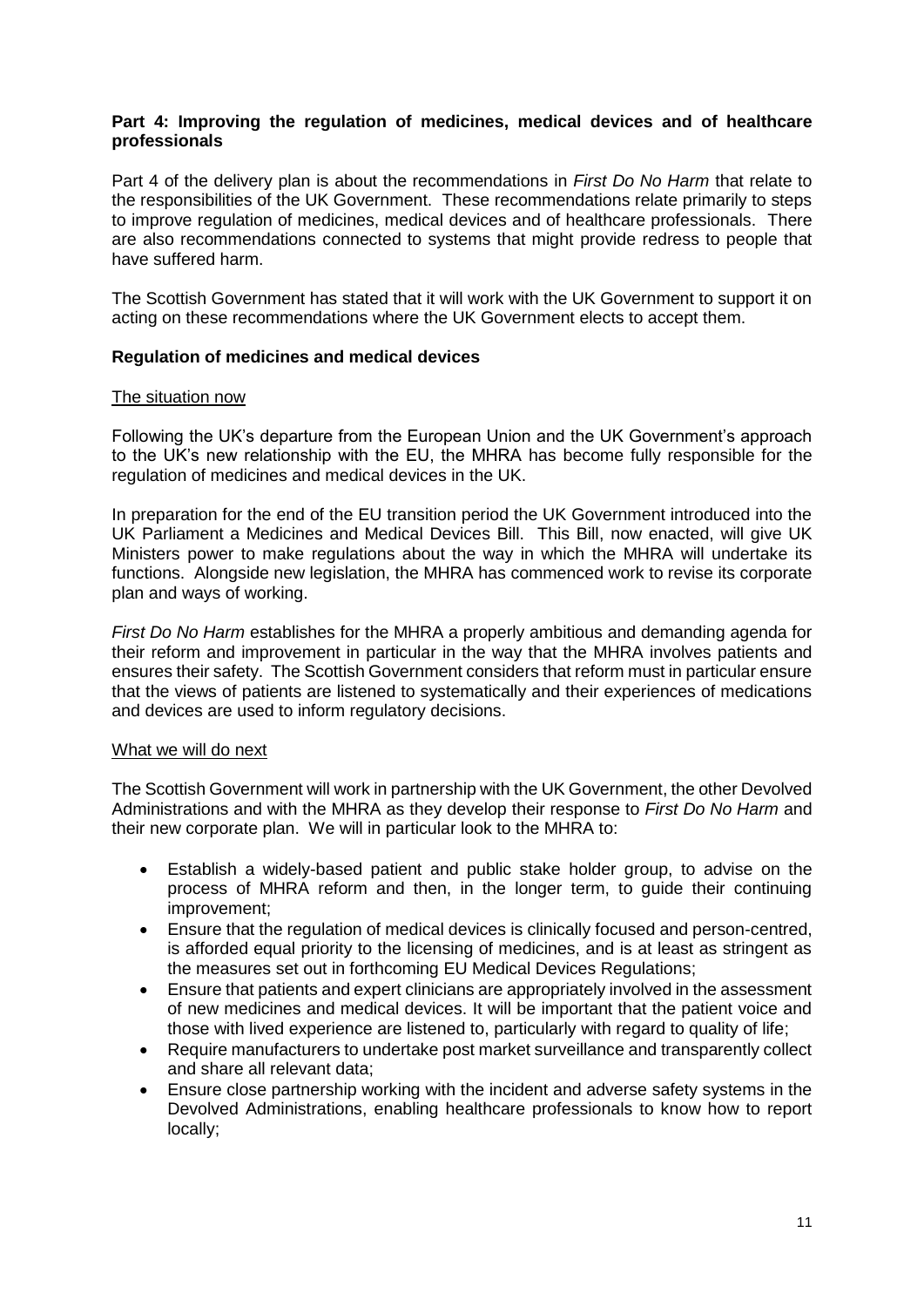- Reform the "Yellow Card" system so that it provides patients and medicines healthcare professionals in Scotland with a user-friendly, accessible, transparent repository of adverse event reports; and,
- Review the financial interests in the pharmaceutical and healthcare (medical devices) industries that MHRA staff and members of their immediate family are permitted to hold.

The Scottish Government will also continue to support the development of the life sciences in Scotland.

#### **Regulation of healthcare professionals**

#### The situation now

*First Do No Harm* recommended that the transparency of the financial and non-pecuniary interests of clinicians be enhanced by the publication of the details of payments and paymentsin-kind in relation to their practice. The report also recommended that doctors' particular clinical interests and their recognised and accredited specialisms be published, as should payments and benefits-in-kind from the pharmaceutical and medical device industries to teaching hospitals, research institutions and individual clinicians.

The Cabinet Secretary for Health and Sport met the General Medical Council (GMC) on 13 October 2020, and discussed the recommendations within *First Do No Harm*. The GMC is strongly of the view that it is not the appropriate body to hold a register of interests for doctors practising in the UK, citing, amongst other things, low levels of public awareness of the GMC's existence or statutory role. The GMC considers that such information is better recorded under employers' corporate governance processes on the grounds that the employer is normally the first port of call when concerns and complaints about a doctor arise.

#### What we plan to do next

The Scottish Government has taken note of the GMC position. As UK Ministers are not minded to accept the specific recommendation that the GMC should be the *holder* of a register of doctors' interests and regulation of the medical profession is a reserved matter, the legislation required to implement this approach will not be brought forward in the UK Parliament.

However, UK Ministers have acknowledged that there *should* be a compulsory duty on *all*  registered health professionals to record potential conflicts of interests and UK Government officials are now exploring potential options for the appropriate recording, compliance monitoring and oversight systems in England. The Scottish Government's initial view agrees with the conclusions of *First Do No Harm*. We have also agreed with the UK Government that the GMC should be the appropriate *enforcement authority* for doctors as the UK-wide statutory regulator of that profession.

UK Ministers' decision to expand the scope of the recommendation, by imposing a duty to declare on all the regulated health professions, brings this work into devolved competence through the small group of professions regulated under devolved competence; for example, Operating Department Practitioners and Practitioner Psychologists under the Health and Care Professions Council.

The Scottish Government plans to re-convene a short life working group on conflicts of interest in NHS Scotland, which was paused during the national response to the Coronavirus pandemic.